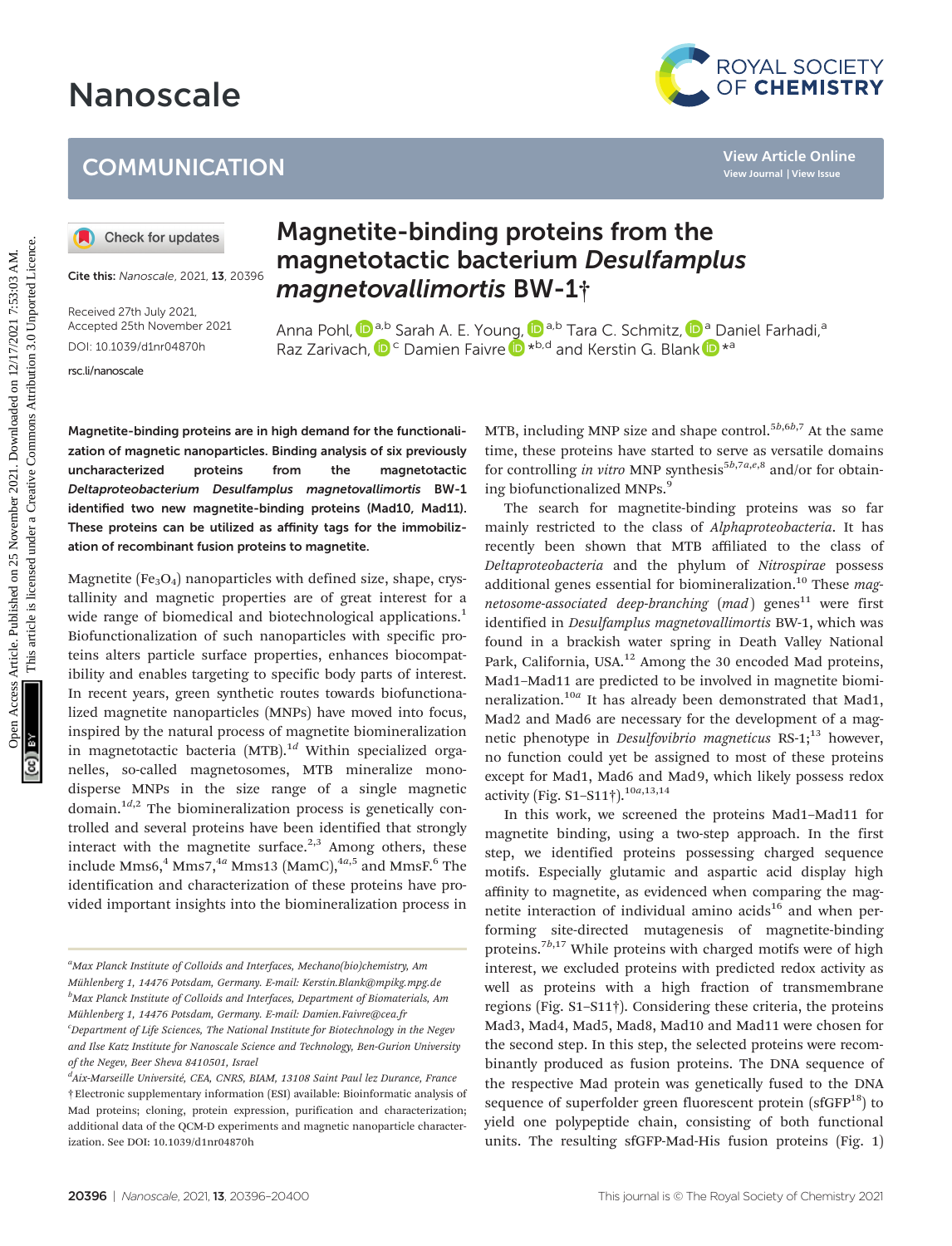

Fig. 1 Fusion protein design. Each Mad protein was fused to the C-terminus of superfolder green fluorescent protein (sfGFP) via a short linker. For purification, a  $(His)_6$  tag was added at the C-terminus. The model shown is based on a 3D structure prediction of Mad10, performed with RaptorX.<sup>15</sup> For Mad10, positively (His, Lys, Arg) and negatively (Glu, Asp) charged amino acids are highlighted in red and blue, respectively.

allowed for visualizing the presence of these proteins during expression and purification. While Mad5, Mad10 and Mad11 are predicted to be soluble proteins, Mad3, Mad4 and Mad8 contain at least one transmembrane helix. Here, only the charged regions were used for fusion protein design (see ESI†). All proteins were expressed in the cytoplasm of E. coli in soluble form. Except for Mad11, all proteins could further be purified via immobilized metal ion affinity chromatography under native conditions (pH 8.0; see ESI†) and possessed the correct molecular weight and sufficient purity for further analysis (Fig. S12, S14–S20; Table S1†). The protein sfGFP-Mad11- His could only be purified when the pH was raised to 8.8; however, the amount and purity remained low (Fig. S12†). Despite the low purity of sfGFP-Mad11-His, we included this fusion protein in our subsequent screening for magnetitebinding proteins.

All produced sfGFP-Mad-His fusion proteins were screened for their ability to interact with magnetite, using a quartzcrystal microbalance with dissipation (QCM-D). The fusion proteins, as well as a sfGFP-His control protein (see ESI†), were diluted in phosphate buffered saline pH 7.4 to match the pH value estimated for magnetosomes of Magnetospirillum magneticum AMB-1 (7.0–7.4).<sup>19</sup> The diluted proteins (1  $\mu$ M) were then exposed to commercially available magnetite-coated sensor chips. Changes in frequency and dissipation, caused by the protein–magnetite interaction on the sensor surface, were recorded in real-time. A decrease in the frequency signal originates from the adsorption of biomolecules onto the sensor surface. This decrease in the frequency signal is usually accompanied by an increase in the dissipation signal and correlates with the viscosity of the adsorbed biomolecule film. The fusion proteins sfGFP-Mad10-His and sfGFP-Mad11-His show fast binding to the magnetite sensor surface (Fig. 2; Fig. S21–S27†).

Importantly, the association is significantly faster than for the sfGFP-His control protein and a quasi-equilibrium state is reached within the timeframe of the experiment. For the other



Fig. 2 Magnetite-binding analysis, using a quartz-crystal microbalance with dissipation. Shown are the frequency (A) and dissipation (B) signals of the association phase. The protein solutions  $(1 \mu M)$  in phosphate buffered saline) were flown over the magnetite sensor chip, pre-equilibrated with buffer. The time point where the proteins were added is indicated with an arrow. For both the frequency and dissipation signals, the  $7<sup>th</sup>$  harmonic is displayed. For each protein, the data shows one example out of three independent repeats (see ESI† for all repeats, all harmonics and the dissociation phase).

fusion proteins, the signal change is comparable to the control protein sfGFP-His. It has been reported that both GFP and the  $(His)$ <sub>6</sub> tag weakly interact with magnetite.<sup>16,20</sup> As the other Mad fusion proteins cause a similar response as sfGFP-His, we conclude that these proteins do not specifically bind to magnetite.

Strikingly, little dissociation from the sensor surface was observed for sfGFP-Mad10-His when flushing the sensor surface with a protein-free solution for >4 hours (Fig. S25†). This irreversible interaction could be caused by protein denaturation upon strong, non-specific adsorption to the magnetite surface. To investigate this possibility and to obtain additional proof for a specific protein–magnetite interaction, two sensor chips were exposed to sfGFP-His and sfGFP-Mad10-His sequentially (Fig. S28†). On the first sensor, sfGFP-His was bound first and then sfGFP-Mad10-His was added. For the second sensor, the order was reversed. Once sfGFP-Mad10-His was exposed to the sfGFP-His-coated sensor, the frequency signal decreased and reached a comparable minimum as measured when sfGFP-Mad10-His interacted with the bare magnetite sensor. In contrast, no change in signal was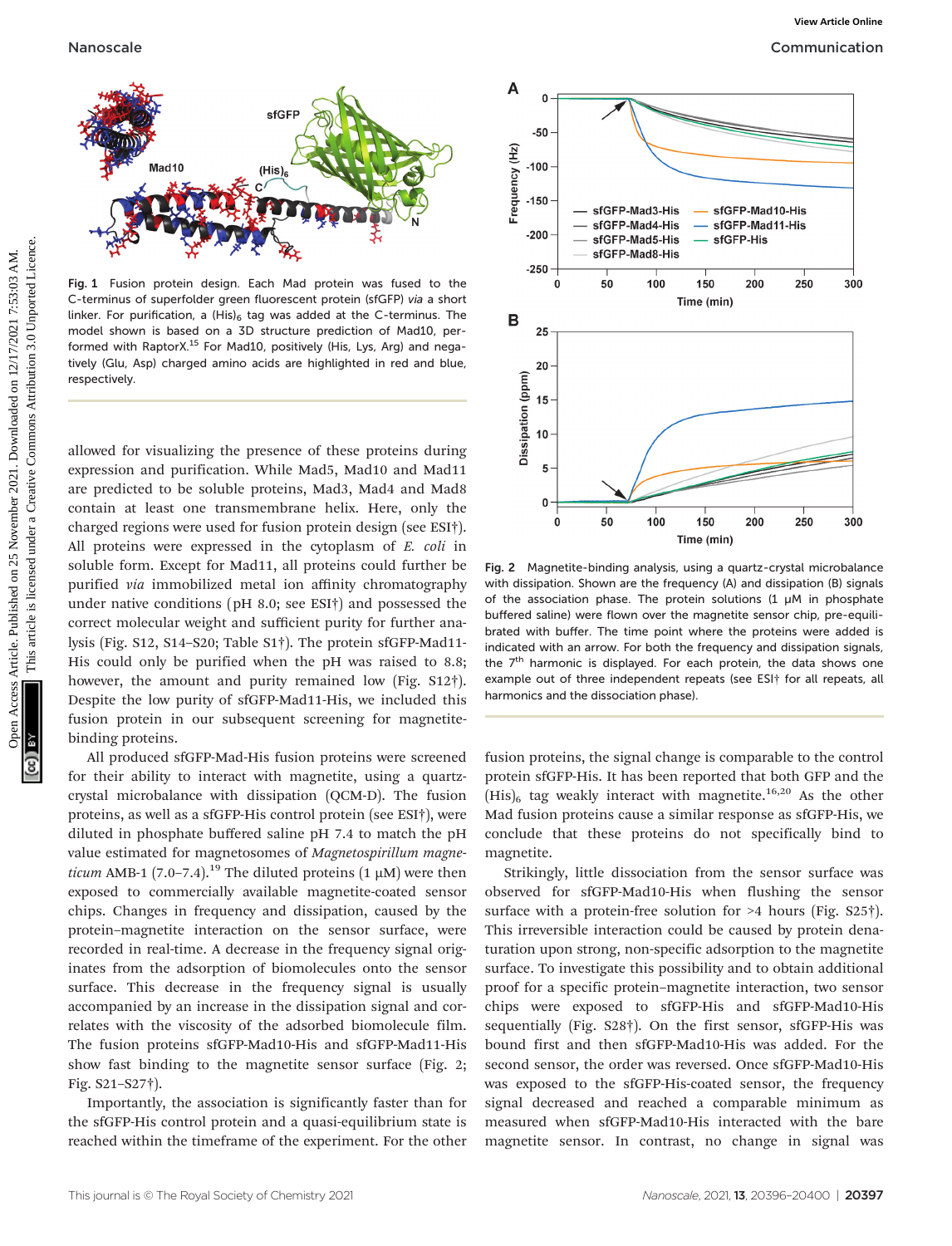### **Communication** Nanoscale Nanoscale Nanoscale Nanoscale Nanoscale Nanoscale Nanoscale Nanoscale Nanoscale Nanoscale Nanoscale Nanoscale Nanoscale Nanoscale Nanoscale Nanoscale Nanoscale Nanoscale Nanoscale Nanoscale Nanosc

observed when sfGFP-His was added to a sensor previously exposed to sfGFP-Mad10-His. This is a strong indication that sfGFP-Mad10-His effectively competes with sfGFP-His and displaces sfGFP-His from the sensor surface in a specific manner. In addition, an experiment was performed with mixtures of fusion proteins (omitting the low purity sfGFP-Mad11-His sample). Only when sfGFP-Mad10-His was included in the mixture, a frequency change comparable to pure sfGFP-Mad10-His was observed (Fig. S29†). Overall, these experiments lead us to conclude that Mad10 specifically binds to magnetite in a fast and nearly irreversible manner. This confirms our earlier single-molecule force spectroscopy experiments with a Mad10-derived peptide that showed high-affinity binding to magnetite thin films.<sup>21</sup>

Mad10 is a unique protein as it also possesses a CXXC motif with putative redox or ion-binding function.<sup>22</sup> To investigate the possible role of this motif on the protein–magnetite interaction and on MNP formation, we cloned an additional fusion protein where the CXXC motif was deleted (sfGFP-Mad10trunc-His; see ESI†). Furthermore, Mad10trunc was also cloned without the sfGFP fusion partner, placing the  $(His)_6$  tag either at the N-terminus (His-Mad10trunc) or the C-terminus (Mad10trunc-His). Only the fusion protein sfGFP-Mad10trunc-His could be purified in sufficient yield under native conditions (Fig. S12†). The sfGFP-free proteins largely remained in the flow-through of the  $Ni<sup>2+</sup>-NTA$  column (Fig.  $S13\dagger$ ), suggesting that the  $(His)_6$  tag is inaccessible and that these proteins oligomerize or aggregate.

To probe the influence of Mad10 on magnetite formation, sfGFP-Mad10-His and sfGFP-Mad10trunc-His were used in an in vitro MNP co-precipitation experiment, using sfGFP-His as a control. Desulfamplus magnetovallimortis BW-1 produces bulletshaped MNPs. It has been hypothesized that magnetitebinding proteins are involved in MNP shape control, blocking the growth of certain crystal faces. Each synthesis was performed according to an established protocol<sup>23</sup> for a total duration of 6 h, taking samples every hour. Transmission electron microscopy shows that all MNPs synthesized in the presence or absence of a Mad10 fusion protein exhibit high polydispersity. When compared to control particles, no morphological changes were observed (Fig. S30†). The crystal structure, the mean crystallite size and the growth kinetics were investigated using synchrotron-based powder X-ray diffraction (XRD). All samples show the characteristic peaks of the diffraction pattern of magnetite (Fig. 3A). $^{24}$ 

The main peak of magnetite (311) was used to analyze the mean diameter of the crystallites. The mean diameter steadily increased and approached a plateau after approximately 4–5 h (Fig. 3A; Table S2†). The MNPs synthesized in the presence of the Mad10 fusion proteins follow the growth kinetics of the control particles and have approximately the same diameter after 6 h. MNPs synthesized in the presence of the sfGFP-His control show similar growth kinetics; however, the overall mean diameter is slightly smaller at nearly any time point. The final mean diameter of particles synthesized in the presence of sfGFP-His is only  $29 \pm 2$  nm, while the particles synthesized in



Fig. 3 Synchrotron X-ray diffraction of MNPs synthesized with the coprecipitation method. (A) Representative 1D scattering profiles obtained after 6 h in the absence (protein-free control) or presence of 0.5 µM protein. The data was normalized to the (311) peak of magnetite. The different profiles are set off by 0.1 a.u. for better visualization. (B) Growth kinetics of MNPs in the different co-precipitation reactions. The data are the mean of 3–4 independent experiments and the error bars represent the standard error of the mean (see Table S2† for details). For the 1 h and 2 h time points, no magnetite was detected in some samples for the protein-free control reaction and the reaction with sfGFP-Mad10-His.

the presence of Mad10 fusion protein have a mean diameter of  $32 \pm 1$  nm (sfGFP-Mad10-His) and  $32 \pm 3$  nm (sfGFP-Mad10trunc-His). Mad10 thus has no measurable influence on the growth of MNPs synthesized in vitro. Also, under the conditions used, the CXXC motif does not seem to affect particle size and growth kinetics. To further investigate a possible redox function of this motif, pure  $Fe^{2+}$  or  $Fe^{3+}$  solutions can be used in future co-precipitation experiments instead of the current 1 : 2 ratio.

Other known magnetite-binding proteins, such as Mms6, MamC and MmsF, are bound to the magnetosome membrane $4a,5b,6,17b$  and frequently form micelle-like assemblies when expressed recombinantly.<sup>6b,7e,17a</sup> It has further been shown that magnetite binding requires a helical structure.<sup>7b,d</sup> Mad10 is predicted to be helical<sup>21</sup> (Fig. 1 and Fig. S10†) and appears to have a strong tendency to oligomerize or aggregate, as it was only possible to solubilize and purify His-Mad10trunc and Mad10trunc-His with high yield under denaturing conditions (8 M urea; Fig. S13†). Tertiary structure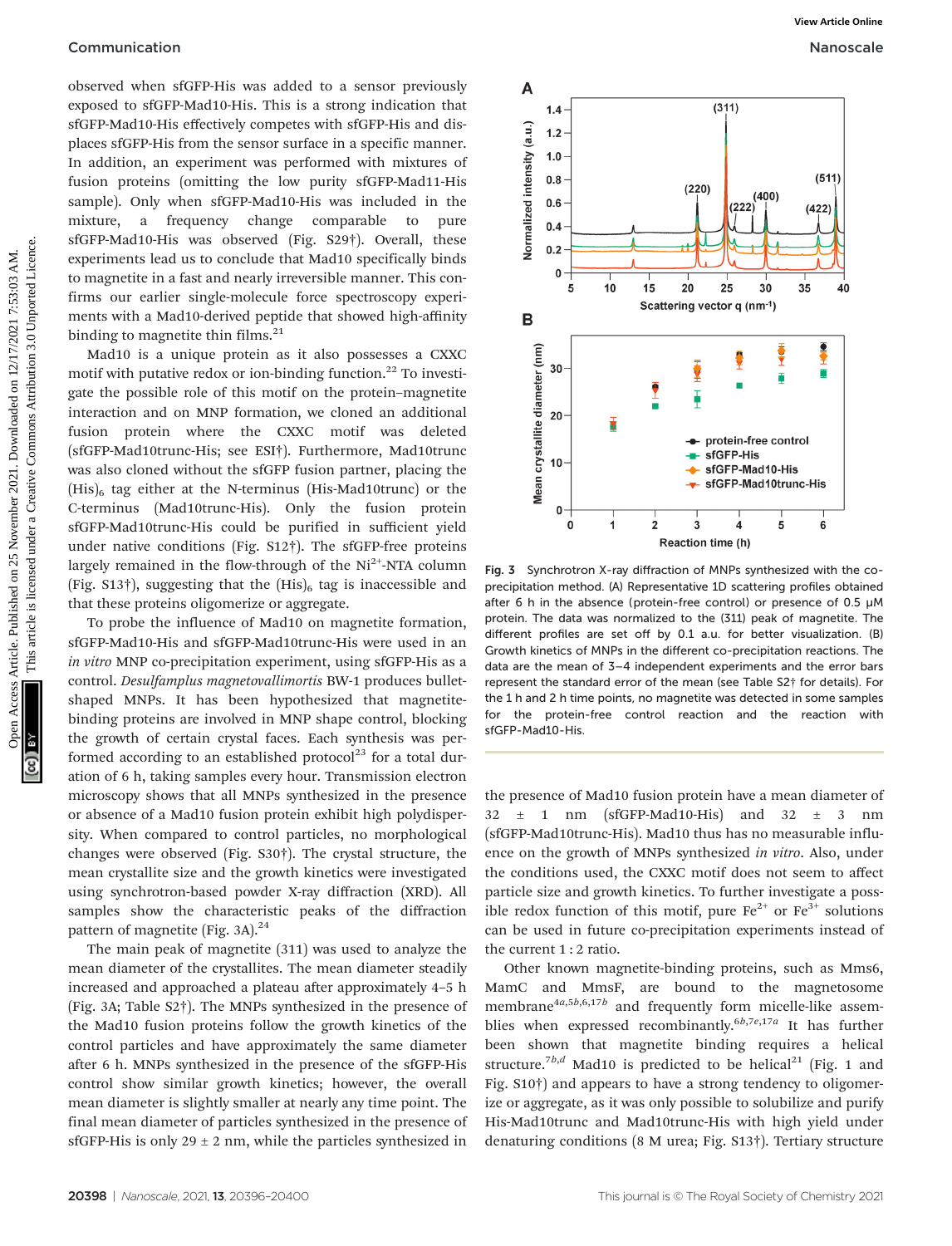prediction suggests that two amphiphilic helices interact with each other in a coiled coil-like fashion (Fig. S10†). In the native environment, the hydrophobic faces of these helices may also interact with other proteins or the magnetosome membrane. We speculate that our inability to purify Mad11 may also be caused by oligomerization or aggregation of the sfGFP-Mad11-His fusion protein.

It has been proposed that a self-assembled array of acidic residues facilitates both magnetite binding and local supersaturation of iron ions, which is required for MNP nucleation.<sup>2,6b,7a,f</sup> The predicted tertiary structure of Mad10 does indeed show clustering of acidic residues on the protein surface (Fig. S32†). These are most likely responsible for magnetite binding in our experiment. The fact that we observe magnetite binding, but no effect on MNP morphology, may however indicate that the main natural role of Mad10 is iron binding and MNP nucleation. It has further been suggested that the presence and, possibly, the interaction of several different proteins may be required to control MNP size and shape. $4b,6a,25$  Mad10 alone may thus not be sufficient for exerting control over crystal size and/or morphology. Last but not least, steric hindrance imposed by the sfGFP fusion partner or the pH required for MNP co-precipitation (pH 9.0) may affect native Mad10 function or the assembly state of this highly charged protein. Future experiments, aimed at investigating the function of Mad10 (and Mad11), clearly need to focus on investigating the influence of the assembly state on biomineralization. Genetic modifications of MTB strains producing bullet-shaped MNPs will further elucidate the influence of these two proteins on magnetite crystal formation in vivo.<sup>13</sup> Nanoscale<br>
provides are a collected on 25 November 2021. The chromaton and biosensor to drug delivery and made<br>
cash of the an collected on 25 November 2022. Since the appearance on 26 normalization and biosensor to drug

From an application point of view, Mad10 or the previously characterized Mad10-derived peptide<sup>21</sup> may serve as an affinity tag for the functionalization of MNPs, e.g. with fluorescent proteins. Labeling MNPs with fluorophores is reported in the literature but comprises a sequence of synthetic steps.<sup>26</sup> Aiming at a bioinspired synthetic route towards fluorescently labelled MNPs, we thus tested whether our co-precipitation method can be used for the one-pot functionalization of MNPs with sfGFP-Mad10trunc-His. Particles synthesized in the presence of the fusion protein were imaged directly after synthesis (Fig. S31†). The overlay of bright-field and fluorescence images reveals the co-localization of sfGFP with the MNPs. Making use of the high-affinity Mad10-magnetite interaction, no additional steps were required. Mad10-derived binding domains can readily be fused to any other protein of interest, possibly providing a simple method for the green synthesis and functionalization of MNPs.

In summary, we identified two new magnetite-binding proteins (Mad10 and Mad11) from magnetotactic bacteria that produce bullet-shaped magnetite nanoparticles in vivo. These proteins are found in Deltaproteobacteria and Nitrospirae, suggesting a conserved role in magnetosome formation.10b,11,21 This is a first key step towards investigating currently unknown biomineralization processes leading to bullet-shaped particles. Moreover, these proteins can directly be fused to any protein of interest, opening up a wide range of

applications in biomedicine and biotechnology, ranging from protein purification and biosensors to drug delivery and multimodal imaging.

### Data availability

The raw data of this manuscript will be published on Zenodo and a doi has been reserved: doi: 10.5281/zenodo.5735991.

### Conflicts of interest

There are no conflicts of interest to declare.

### Acknowledgements

The authors thank Margit Rößner and Anna-Maria Tsirigoni for help with protein expression and characterization. They further thank the HZB (BESSY II, Helmholtz–Zentrum für Materialien und Energie, Berlin) for the allocation of X-ray synchrotron beam-time and Stefan Siegel and Chenghao Li for technical support. Funding was provided by the International Max Planck Research School on Multiscale Bio-Systems (AP), the Alexander von Humboldt Foundation (RZ) and the Max Planck Society. Open Access funding provided by the Max Planck Society.

### Notes and references

- 1 (a) S. Laurent, D. Forge, M. Port, A. Roch, C. Robic, L. Van der Elst and R. N. Muller, Chem. Rev., 2008, 108, 2064; (b) J. E. Rosen, L. Chan, D. B. Shieh and F. X. Gu, Nanomedicine, 2012, 8, 275;  $(c)$  R. A. Revia and M. Zhang, Mater. Today, 2016, 19, 157; (d) G. Mirabello, J. J. Lenders and N. A. Sommerdijk, Chem. Soc. Rev., 2016, 45, 5085.
- 2 D. Faivre and D. Schüler, Chem. Rev., 2008, 108, 4875.
- 3 (a) C. Jogler and D. Schüler, Annu. Rev. Microbiol., 2009, 63, 501; (b) R. Uebe and D. Schüler, Nat. Rev. Microbiol., 2016, 14, 621.
- 4 (a) A. Arakaki, J. Webb and T. Matsunaga, J. Biol. Chem., 2003, 278, 8745; (b) M. Tanaka, E. Mazuyama, A. Arakaki and T. Matsunaga, J. Biol. Chem., 2011, 286, 6386.
- 5 (a) K. Grünberg, C. Wawer, B. M. Tebo and D. Schüler, Appl. Environ. Microbiol., 2001, 67, 4573; (b) C. Valverde-Tercedor, M. Montalbán-López, T. Perez-Gonzalez, M. S. Sanchez-Quesada, T. Prozorov, E. Pineda-Molina, M. A. Fernandez-Vivas, A. B. Rodriguez-Navarro, D. Trubitsyn, D. A. Bazylinski and C. Jimenez-Lopez, Appl. Microbiol. Biotechnol., 2015, 99, 5109.
- 6 (a) D. Murat, V. Falahati, L. Bertinetti, R. Csencsits, A. Körnig, K. Downing, D. Faivre and A. Komeili, Mol. Microbiol., 2012, 85, 684; (b) A. E. Rawlings, J. P. Bramble, R. Walker, J. Bain, J. M. Galloway and S. S. Staniland, Proc. Natl. Acad. Sci. U. S. A., 2014, 111, 16094.